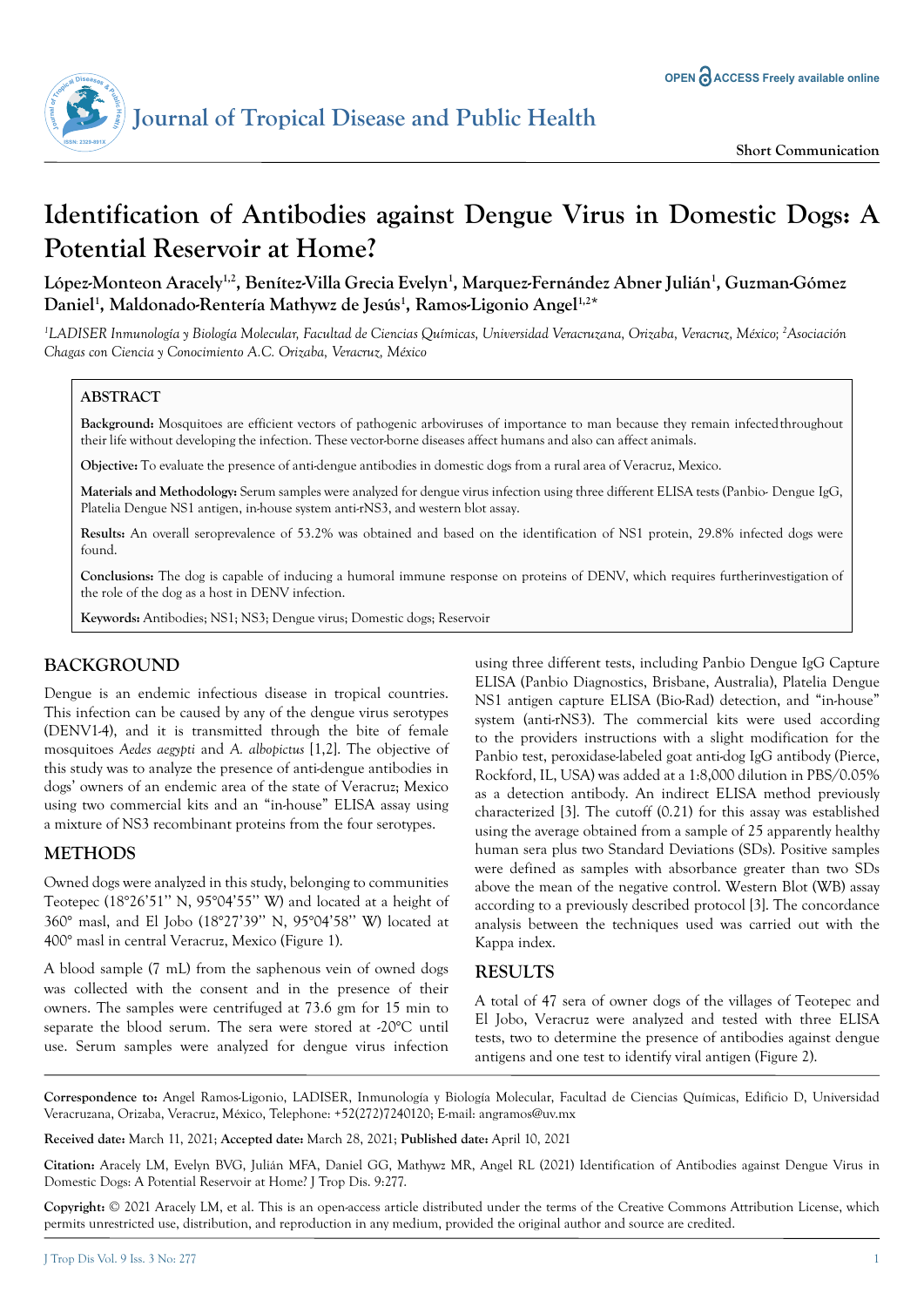# Aracely LM, et al *OPEN*  $\partial$ ACCESS Freely available online

A total of 17 (36.2%) samples were negative with all the tests, while 30 (63.8%) were reactive with at least one test. However, discordance among tests was very high, with a total of at least 24/47 (51.0%) samples with discordant ELISA results. Only one sample (2.1%) was reactive with all three tests, there were an additional twelve samples (25.5%) presenting reactivity in two ELISA tests, although with different combinations of tests (Table 1).

Nineteen samples (40.2%) were reactive with the Panbio Dengue IgG Capture ELISA, fourteen samples (29.8%) were reactive





**Figure 2:** *Graph of ELISA test results.*

|  |  | Table 1: Reactivity of samples against different test ELISA. |  |  |  |  |  |  |
|--|--|--------------------------------------------------------------|--|--|--|--|--|--|
|--|--|--------------------------------------------------------------|--|--|--|--|--|--|

| Group              | Panbio Dengue IgG Capture<br><b>ELISA</b> | Platelia Dengue NS1<br>antigen capture ELISA | In-house ELISA test (anti-<br>$r$ NS3) | Number of reactive samples<br>(%) |
|--------------------|-------------------------------------------|----------------------------------------------|----------------------------------------|-----------------------------------|
|                    | ĸ                                         |                                              | R                                      | $1(2.1\%)$                        |
|                    | R                                         |                                              | R                                      | $6(12.8\%)$                       |
|                    | N                                         | R                                            | R                                      | $4(8.5\%)$                        |
|                    | R                                         | ĸ                                            |                                        | 6(12.85%)                         |
|                    | R                                         |                                              | N                                      | 19 (40.4%)                        |
|                    | N                                         |                                              | N                                      | 14 (29.8%)                        |
|                    | N                                         |                                              | R                                      | $11(23.4\%)$                      |
|                    | N                                         |                                              |                                        | 17 (36.2%)                        |
| Total <sup>a</sup> | 19 (40.4%)                                | 14 (29.85)                                   | $11(23.4\%)$                           | 47 (100%)                         |

Note: The sum of the values and percentages (a) of the last row does not reflect the total number of samples, but refers to the samples which were reactive for each test

Groups 1: Samples reactive for more than two tests

Groups 2-4: Samples reactive for two tests

Groups 5-7: Samples reactive for one test

Group 8: Sample negative for all test

R: Reactive, N: Negative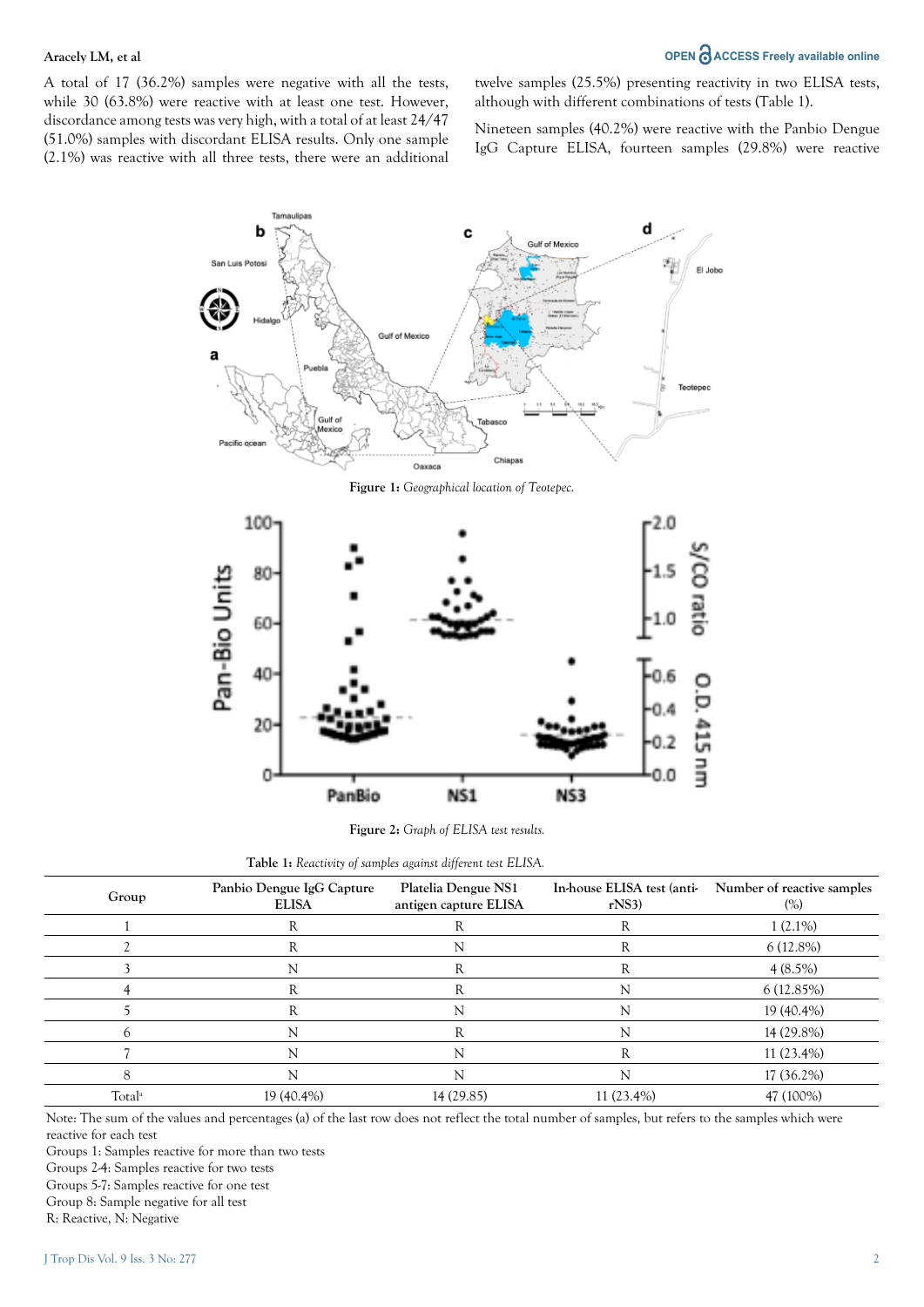

**Figure 3:** *Sera were assayed against the recombinant NS3 protein by Western Blot assays.*

with the Platelia Dengue NS1 antigen capture ELISA, and eleven samples (23.4%) were reactive with the in-house system test (antirNS3). Six samples (12.8%) were reactive with the Panbio Dengue IgG Capture ELISA test, and the Platelia Dengue NS1 antigen capture ELISA assay (Table 1), another six samples (12.8%) were reactive with Panbio Dengue IgG Capture ELISA test, and the in-house ELISA test (anti-rNS3), and four samples (8.5%) were reactive with Panbio Dengue IgG Capture ELISA test, and the inhouse ELISA test (anti-rNS3) (Table 1).

On the other hand, the concordance index between the tests used was analyzed, a poor degree of concordance was observed between the Panbio Dengue IgG Capture ELISA test and the Platelia Dengue NS1 antigen capture ELISA assay (K=0.031), The degree of agreement between the Platelia Dengue NS1 antigen capture ELISA assay and the in-house ELISA test (anti-rNS3) (K=0.002) was poor. The degree of agreement between Panbio Dengue IgG Capture ELISA test and the in-house ELISA test (anti-rNS3) was poor (K=0.147).

According to the identification of antibodies using the Panbio Dengue IgG Capture ELISA test, a seroprevalence of 40.4% (19/47, 95% CI; 39.2-41.6) was obtained, but if we use the in-house ELISA test (anti-rNS3), a seroprevalence of 23.4% (11/47, 95% CI; 22.7-25.1) was obtained. Based on the combination of ELISA tests (Panbio and anti-rNS3), a total of 6/47 (12.7% CI95%; 10.4- 15.0) samples were positive, obtaining an overall seroprevalence of 53.2%. Based on the identification of NS1 protein, 14/47 (29.8%, 95% CI; 29.4-30.2) infected dogs were found. On the other hand, the sera were assayed against the recombinant NS3 protein by WB assays. Of the 11 samples that were positive for NS3 by ELISA they were analyzed by western blot and a total of 5 samples showed recognition of the protein rNS3 with different intensity in the protein recognition (Figure 3).

#### **DISCUSSION**

*A. aegypti* and *A. albopictus* play an important role as vectors for the transmission of viral and parasitic diseases, especially in countries with tropical and subtropical weather. These vector-borne diseases affect humans and also can affect animals. It is noted that those mosquitoes are efficient vectors of pathogenic arboviruses of importance to man because they remain infected throughout their life without developing the infection [4,5]. The process of transmission of some pathogens depends on the participation

# Aracely LM, et al *OPEN*  $\partial$  **ACCESS** Freely available online

of a reservoir that allows its survival, most of these pathogens that affect humans have a zoonotic origin [6,7]. In this work, we reported that a group of dogs living in an endemic area for DENV infection showed high seropositivity for specific virus antigens, a reactivity of sera was observed against NS3 recombinant protein of all four serotypes and proteins of a virus total extract, therefore, the presence of IgG antibodies against viral proteins (NS3 and E) strongly suggests that the dogs were previously exposed to the virus and the presence of NS1 may indicate active DENV infections. In a previous study, we observed that the ELISA assay using the recombinant protein rNS3 has an excellent agreement compared with screening for NS1 antigen (Bio-Rad), that is, all samples that were positive for NS1 antigen have antibodies against the protein rNS3 [3]. In addition to that, the finding of antibody by testing WB, although at a very low title, suggests that viral proteins are being processed and presented by the immune system of the dog, indicating that the dog is susceptible to infection by DENV. To date only no-human primates are known as a reservoir for dengue virus [8], however, there are reports that after the human, the dog is the second vertebrate host to the mosquito *A. aegypti* [9]. Some studies on the feeding sources of mosquitoes revealed that *A. aegypti* and *A. albopictus* can feed on the blood of domestic dogs [10], and recently it was found in a dengue-endemic area that domestic dogs are naturally infected [11].

Finally, it is not known if the dog can resolve the infection or maintain in an asymptomatic form, the results of this study showed that the dog's immune system is capable of processing and presenting viral antigens and generating a humoral immune response against DENV proteins, however, the role of the dog as host and/or reservoir of dengue infection requires further investigation [12].

# **ACKNOWLEDGEMENT**

The authors thanks to Paulina Ochoa Martínez for her appreciation of the manuscript. Grecia Evelyn Benítez-Villa was a recipient of a Ph.D. fellowship from CONACYT, Mexico (451898).

#### **REFERENCES**

- 1. [Khetarpal N, Khanna I. Dengue fever: Causes, complications,](https://pubmed.ncbi.nlm.nih.gov/27525287/)  [and vaccine strategies. J Immunol Res. 2016;16:6803098.](https://pubmed.ncbi.nlm.nih.gov/27525287/)
- 2. [Guzman MG, Gubler DJ, Izquierdo A, Martinez E, Halstead](https://pubmed.ncbi.nlm.nih.gov/27534439/)  [SB. Dengue infection. Nat Rev Dis Primers. 2016;18:16055.](https://pubmed.ncbi.nlm.nih.gov/27534439/)
- 3. [Alvarez-Rodríguez LM, Ramos-Ligonio A, Rosales-Encina JL,](https://pubmed.ncbi.nlm.nih.gov/23258983/)  [Martínez-Cázares MT, Parissi-Crivelli A, López-Monteon A.](https://pubmed.ncbi.nlm.nih.gov/23258983/)  [Expression, purification, and evaluation of diagnostic potential](https://pubmed.ncbi.nlm.nih.gov/23258983/)  [and immunogenicity of a recombinant NS3 protein from all](https://pubmed.ncbi.nlm.nih.gov/23258983/)  [serotypes of dengue virus. J Trop Med. 2012;12:956875.](https://pubmed.ncbi.nlm.nih.gov/23258983/)
- 4. Meepagala KM, Estep AS, Becnel II. Larvicidal and adulticidal [activity of chroman and chromene analogues against susceptible](https://pubs.acs.org/doi/abs/10.1021/acs.jafc.6b01299)  [and permethrin-resistant mosquito strains. J Agric Food Chem.](https://pubs.acs.org/doi/abs/10.1021/acs.jafc.6b01299)  [2016;64:4914-4920.](https://pubs.acs.org/doi/abs/10.1021/acs.jafc.6b01299)
- 5. [Goic B, Stapleford KA, Frangeul L, Doucet AJ, Gausson V,](https://pubmed.ncbi.nlm.nih.gov/27580708/)  [Blanc H, et al. Virus-derived DNA drives mosquito vector](https://pubmed.ncbi.nlm.nih.gov/27580708/)  [tolerance to arboviral infection. Nat Commun. 2016;7:12410.](https://pubmed.ncbi.nlm.nih.gov/27580708/)
- 6. [Weiss RA. The Leeuwenhoek lecture 2001. Animal origins of](https://www.ncbi.nlm.nih.gov/pmc/articles/PMC1088492/)  [human infectious disease. Philos Trans R Soc Lond B Biol Sci.](https://www.ncbi.nlm.nih.gov/pmc/articles/PMC1088492/)  [2001;356:957-977.](https://www.ncbi.nlm.nih.gov/pmc/articles/PMC1088492/)
- 7. [McMichael AJ. Environmental and social influences on](https://www.ncbi.nlm.nih.gov/pmc/articles/PMC1693387/)